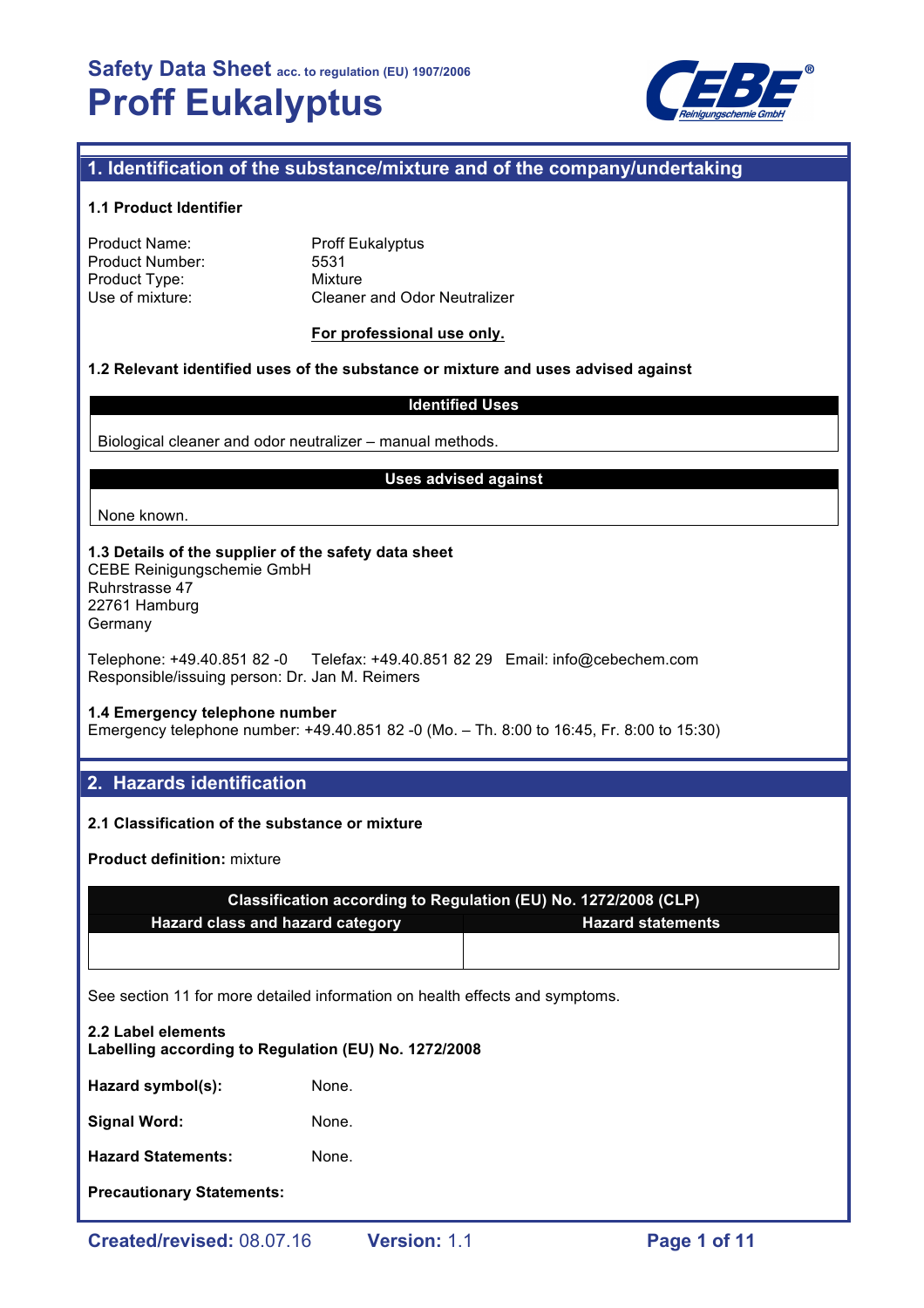

| None. |
|-------|
| None. |
| None. |
| None. |
|       |

**Additional labelling elements:** None.

## **2.3 Other hazards**

**Other hazards that do not lead to a classification:** Not applicable.

# **3. Composition/information on ingredients**

## **3.2 Mixtures**

| <b>Hazardous</b><br><b>Components</b> | <b>Identifiers</b> |  | <b>Classifcation</b><br>(EU) 1272/2008 |
|---------------------------------------|--------------------|--|----------------------------------------|
|                                       |                    |  |                                        |
| $\sim$<br>$\cdots$                    | .<br>.             |  |                                        |

See section 16 for the full wording of the above mentioned H-statements.

At the time of creation of this data sheet no further ingredients were classified as hazardous to health or environment or were contained in concentrations that did not mandate their mention in this section.

# **4. First aid measures**

## **4.1 Description of first aid measures**

**Eye contact**: Immediately flush eyes with plenty of water, occasionally lifting the upper and lower eyelids. Check for and remove any contact lenses. In case of irritation consult a physician.

**Inhalation**: Remove victim to fresh air and keep at rest in a position comfortable for breathing. Get medical attention if symptoms occur.

**Skin contact:** Flush contaminated skin with plenty of water. Remove contaminated clothing and shoes. Get medical attention if symptoms occur.

**Ingestion:** Rinse mouth with water. Do not induce vomiting unless directed to do so by medical personnel. Get medical attention if symptoms occur.

**Protection of first-aiders:** No action shall be taken involving any personal risk or without suitable training.

## **4.2 Most important symptoms and effects, both acute and delayed**

#### **Potential acute health effects**

**Eye contact:** No known significant effects or critical hazards. **Inhalation:** No known significant effects or critical hazards. **Skin contact:** No known significant effects or critical hazards. **Ingestion:** No known significant effects or critical hazards.

## **Signs / symptoms of overexposure**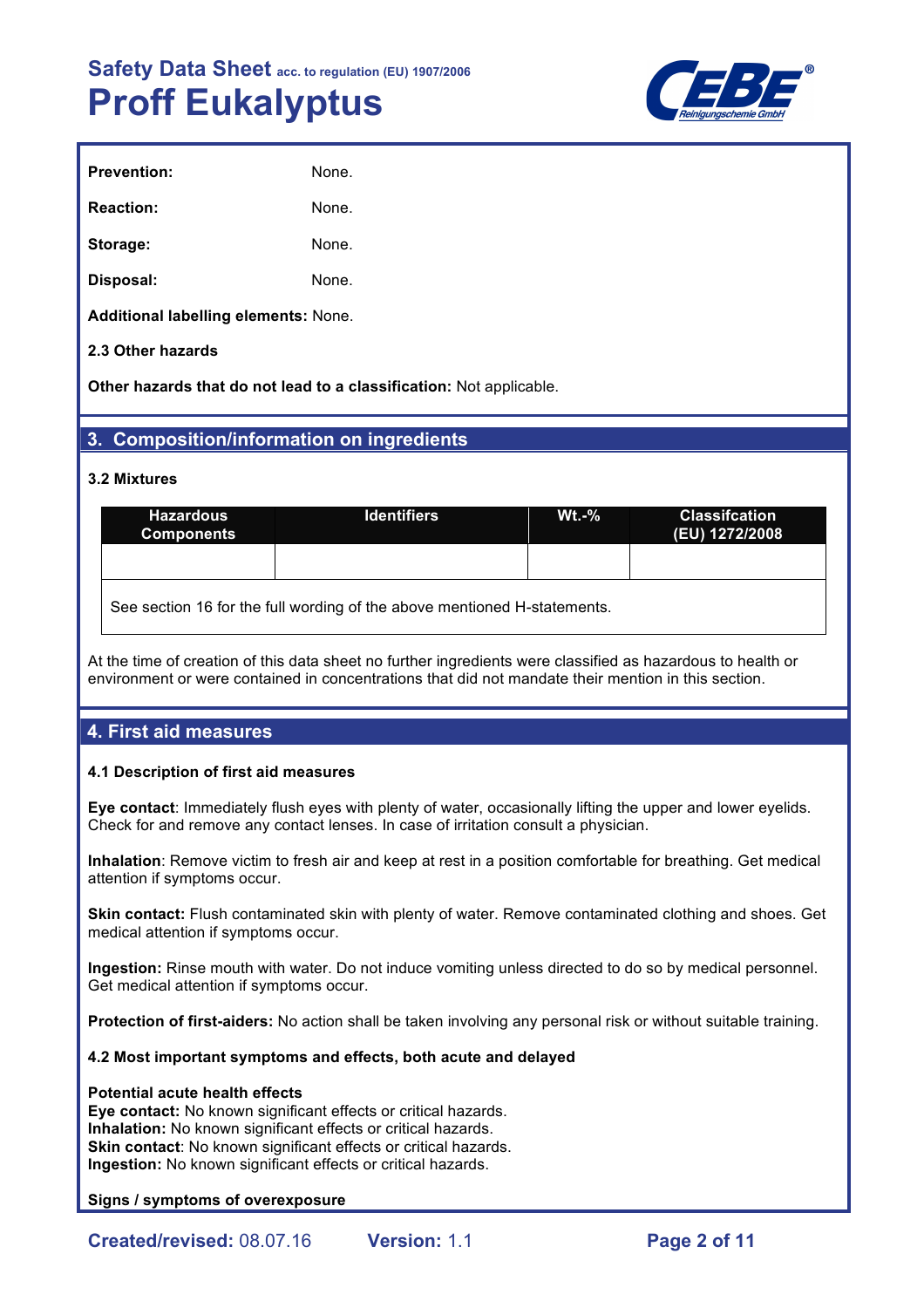

**Eye contact**: No specific data. **Inhalation**: No specific data. **Skin contact: No specific data. Ingestion:** No specific data.

## **4.3 Indication of any immediate medical attention and special treatment needed**

**Indications for the physician:** Treat symptomatically. If larger amounts have been swallowed or inhaled consult specialist for poisoning.

**Special treatement:** No special treatment.

# **5. Fire fighting measures**

## **5.1 Extinguishing media**

**Suitable extinguishing media:** Use an extinguishing agent suitable for the surrounding fire.

**Unsuitable extinguishing media:** None known.

## **5.2 Special hazards arising from the substance or mixture**

**Hazards from the substance or mixture**: In a fire or if heated, a pressure increase will occur and the container may burst.

**Hazardous combustion products:** Decomposition products may include the following materials: carbon dioxide, carbon monoxide, oxides.

## **5.3 Advice for firefighters**

**Special precautions for fire- fighters:** In case of fire the scene cordon immediately removing all persons from the danger area. No action shall be taken involving any personal risk or without suitable training. Move containers from fire area if safe to do so. Spray fire-exposed containers with water to cool.

**Special protective equipment for firefighters:** Fire fighters should wear proper protective equipment.

# **6. Accidental release measures**

## **6.1 Personal precautions, protective equipment and emergency procedures**

**For persons that are not emergency technicians:** No action shall be taken involving any personal risk or without suitable training. Evacuate surrounding areas. Keep unnecessary and unprotected personnel from entering. Do not touch or walk through spilled material. Avoid breathing vapor or mist. Ensure adequate ventilation. In case of insufficient ventilation wear suitable respiratory equipment. Put on appropriate personal protective equipment.

**For first aid personel in case of emergency:** If protective equipment/clothing is needed in case of accidental release, Section 8 should be consulted for appropriate and inappropriate materials. See section 8 for further information on hygiene measures.

## **6.2 Environmental precautions**

Avoid the proliferation and dispersal of spilled material and contact with soil, waterways, drains and sewers. Inform the relevant authorities if the product has caused environmental pollution (sewers, waterways, soil or air).

**6.3 Methods and materials for containment and cleaning up**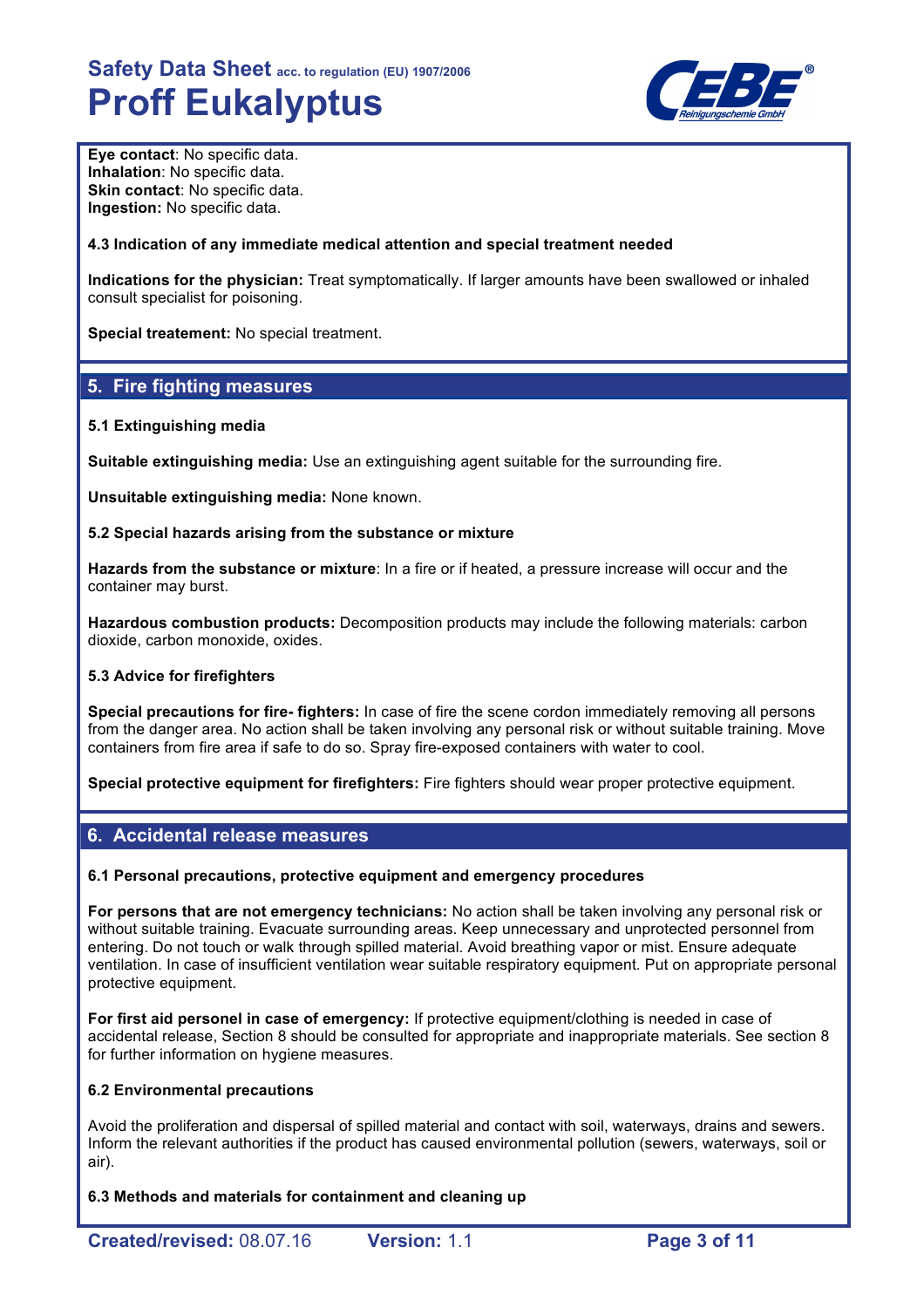

**Small amounts:** Dilute with plenty of water. Absorb with an inert material and place in an appropriate waste disposal.

**Large amounts:** avoid entry into sewers, water courses, basements, or confined areas.Collect spilt material using non-flammable absorption agent (eg. sand, earth, vermiculite or diatomaceous earth) and hand it in for disposal according to local regulations in an appropriate container (see section 13).

## **6.4 Reference to other sections**

See Section 1 for emergency contact information. See Section 8 for information on appropriate personal protective equipment. See Section 13 for additional waste treatment information.

# **7. Handling and storage**

The information in this section contains generic advice and guidance. The list of Identified Uses in Section 1 should be consulted for any exposure scenario or when exposure scenarios on the available applicationspecific information.

## **7.1 Precautions for safe handling**

**Protective measures:** Put on appropriate personal protective equipment (see Section 8).

**Advice on general occupational hygiene:** Eating, drinking and smoking should be prohibited in areas where this material is handled, stored and processed. After use or contact with the substance immediately wash hands and face especially before eating, drinking and smoking. Remove contaminated clothing and protective equipment before entering eating areas. See Section 8 for additional information on hygiene measures.

## **7.2 Conditions for safe storage, including any incompatibilities**

Store between the following temperatures: 0 to 40°C (32 to 104°F). Store in accordance with local regulations. Keep only in original container. Protect from direct sunlight. Store in a dry, cool and wellventilated area, away from incompatible materials (see section 10) and do not store with food and drink. Hold container tightly closed and sealed until ready to use. Containers that have been opened must be carefully resealed and kept upright to prevent leakage. Do not store in unlabelled containers. Use appropriate container to avoid environmental contamination.

## **7.3 Specific end use(s)**

**Recommendations:** No information available.

# **8. Exposure controls/personal protection**

The information in this section contains generic advice and guidance. The list of Identified Uses in Section 1 should be consulted for any exposure scenario or when exposure scenarios on the available applicationspecific information.

## **8.1 Control parameters**

#### **Occupational exposure limit values**

| <b>Name of substance</b> | <b>Exposure limit value</b> |  |
|--------------------------|-----------------------------|--|
|                          |                             |  |

**Recommended monitoring procedures**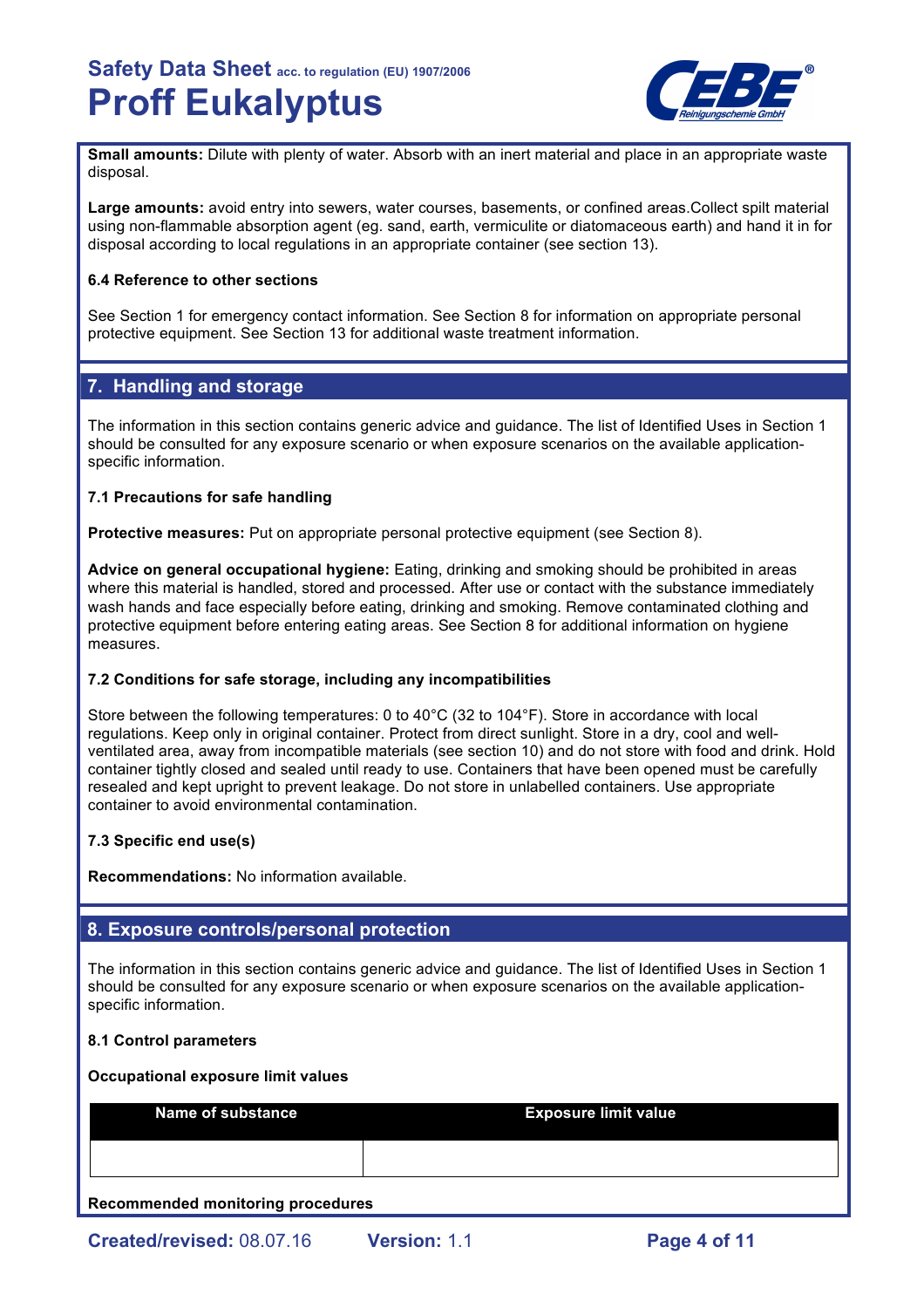

If this product contains ingredients with exposure limits, monitoring procedures are personal, (related to workplace) or biological monitoring may be required to determine the effectiveness of the ventilation or other control measures and / or the necessity to use respiratory protective equipment. Reference should be made to European Standard EN 689 for methods for the assessment of exposure by inhalation to chemical agents and national guidance documents for methods for the determination of hazardous substances.

## **Derived effect concentrations**

No Derived No Effect Levels (DNEL) – values available.

#### **Predicted effect concentrations**

No Predicted No Effect Concentrations (PNEC) available.

## **8.2 Limitation and monitoring of exposure**

**Appropriate etechnical controls:** Use only with adequate ventilation. Process enclosures, local exhaust ventilation or other engineering controls be used to keep worker exposure to airborne contaminants below any recommended or statutory limits. The engineering controls also need to keep gas, vapor or dust concentrations below any lower explosive limits. Use explosion-proof ventilation equipment.

#### **Personal protective measures**

**Hygiene measures:** After handling chemical products and at the end of the working day as well as before eating, smoking and using the toilet thoroughly wash hands, forearms and face. Select appropriate techniques to remove potentially contaminated clothing. Wash contaminated clothing before reusing. Ensure that eyewash stations and safety showers are close to the work area.

**Eye protection / face protection (EN 166):** No special recommendations.

**Hand protection (EN 374):** No special recommendations.

**Skin protection (EN 14605):** Before handling this product the personal protective equipment should be selected on the basis of the task and the associated risks to be carried out and approved by a specialist.

**Other skin protection:** Appropriate footwear and any additional skin protection measures based on the task being performed and the risks involved and should be approved by a specialist.

**Respiratory protection (EN 143, 14387):** Under normal and intended conditions of product use no respirator is required. If workers are exposed to concentrations above the exposure limit, they must use appropriate, certified respirators.

**Thermal hazards:** Not applicable.

**Delimitation and monitoring of the environmental exposition:** Emissions from ventilation or work process equipment should be checked to ensure they comply with the requirements of environmental protection legislation. In some cases, fume scrubbers, filters or engineering modifications to the process equipment will be necessary to reduce emissions to acceptable levels.

# **9. Physical and chemical properties**

#### !**9.1 Information on basic physical and chemical properties**

- **a) Appearance: Form:** liquid **Color:** blue
- **b) Odor:** like eucalyptus
- **c) Odor threshold:** Not determined for this mixture not relevant to classification
- **d) pH:**  $7.5 \pm 0.5$  at  $20^{\circ}$ C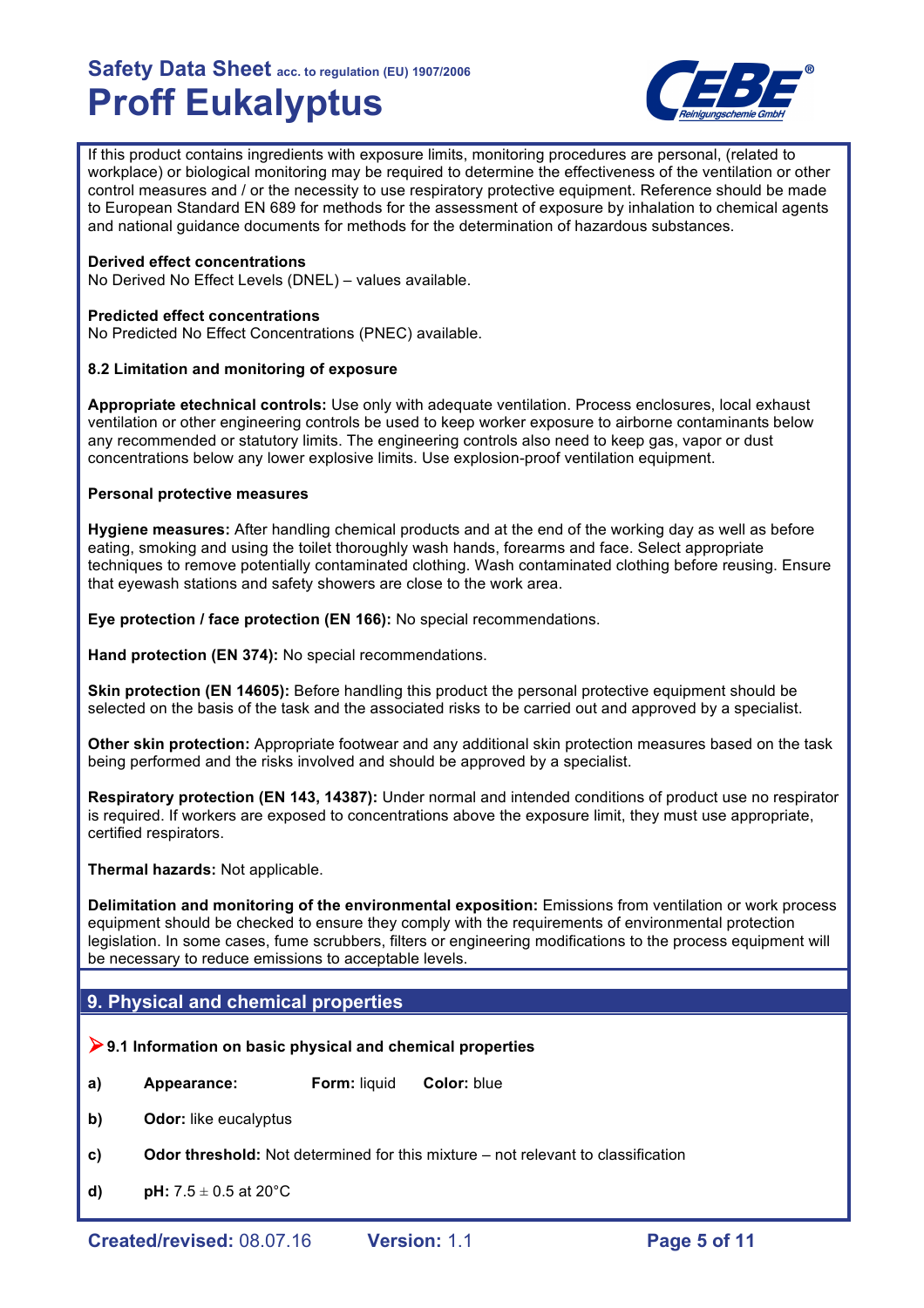

- **e) Freezing/melting point:** <0°C
- **f) Boiling point/boiling range:** >60°C
- **g) Flash point:** >60°C
- **h) Evaporation rate:** Not determined for this mixture not relevant to classification
- **i) Flammability (solid, gas):** Not applicable product is liquid
- **j) Upper/lower explosion limit:** Not determined for this mixture not relevant to classification
- **k) Vapor pressure:** Not determined for this mixture not relevant to classification
- **l) Relative vapor density:** Not applicable product is liquid
- **m) Density:** 0.990 1.010 g/cm<sup>3</sup>
- **n) Solubility** easily soluble in the following substances: water
- **o) Partition coefficient:** n-octanol/water: Not determined for this mixture not relevant to classification
- **p) Ignition temperature:** Not determined for this mixture not relevant to classification
- **q) Thermal decomposition:** Not determined for this mixture not relevant to classification
- **r) Viscositiy, dynamic:** >20 mm<sup>2</sup>/s (40°C)
- **s) Explosive properties:** Not determined for this mixture not relevant to classification
- **t) Oxidizing properties:** Not determined for this mixture not relevant to classification

## **9.2 Other information**

No further information available.

# **10. Stability and reactivity**

## **10.1 Reactivity**

For this product or its ingredients no specific test data related to reactivity are available.

## **10.2 Chemical stability**

The product is stable.

# **10.3 Possibility of hazardous reactions**

Dangerous reactions will not occur under normal storage conditions and under normal use.

# **10.4 Conditions to avoid**

No specific data.

## **10.5 Incompatible materials**

No specific data.

## **10.6 Hazardous decomposition products**

Under normal conditions of storage and use, hazardous decomposition products should not be produced.

# **11. Toxicological information**

# **11.1 Information on toxicological effects**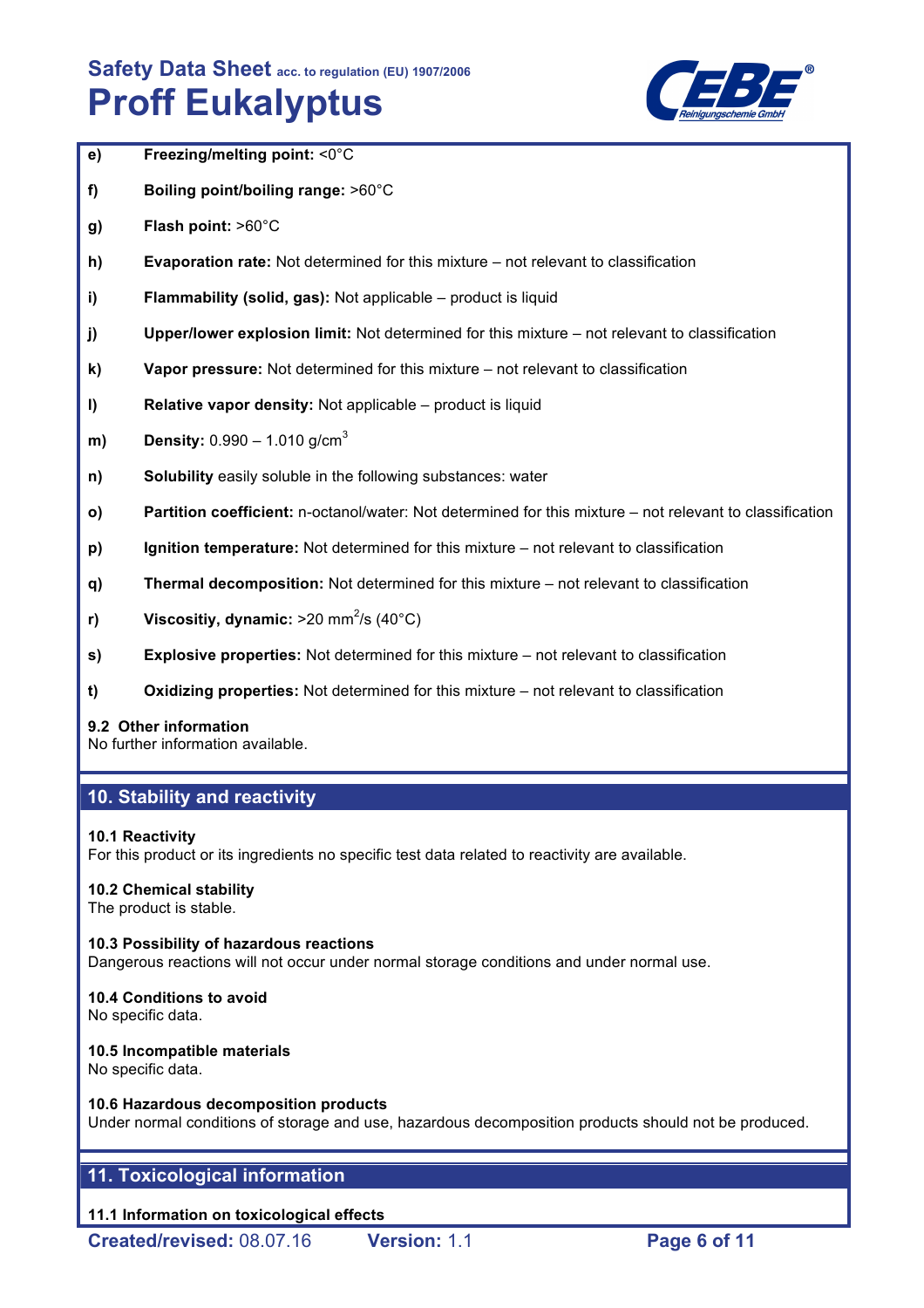

| a) acute toxicity:                                                                                                                                                                                                                                                                                          |               |                |               |                   |                    |  |
|-------------------------------------------------------------------------------------------------------------------------------------------------------------------------------------------------------------------------------------------------------------------------------------------------------------|---------------|----------------|---------------|-------------------|--------------------|--|
| Name of<br><b>Substance</b>                                                                                                                                                                                                                                                                                 | <b>Result</b> | <b>Species</b> | <b>Dose</b>   |                   | <b>Exposition</b>  |  |
|                                                                                                                                                                                                                                                                                                             |               |                |               |                   |                    |  |
| Conclusion/Summary: Not determined for this mixture.                                                                                                                                                                                                                                                        |               |                |               |                   |                    |  |
| b) Irritation to skin; c) Irritation to eyes; d) Sensitisation                                                                                                                                                                                                                                              |               |                |               |                   |                    |  |
| Name of<br><b>Substance</b>                                                                                                                                                                                                                                                                                 | <b>Result</b> | <b>Species</b> | <b>Points</b> | <b>Exposition</b> | <b>Observation</b> |  |
|                                                                                                                                                                                                                                                                                                             |               |                |               |                   |                    |  |
| Conclusion / Summary: No known significant effects or critical hazards.                                                                                                                                                                                                                                     |               |                |               |                   |                    |  |
| e) Germ cell mutagenicity:<br>Conclusion / Summary: No known significant effects or critical hazards.                                                                                                                                                                                                       |               |                |               |                   |                    |  |
| f) carcinogenicity:<br>Conclusion / Summary: No known significant effects or critical hazards.                                                                                                                                                                                                              |               |                |               |                   |                    |  |
| g) reproductive toxicity:<br>Conclusion / Summary: No known significant effects or critical hazards.                                                                                                                                                                                                        |               |                |               |                   |                    |  |
| h) specific target organ toxicity single exposure<br>Conclusion / Summary: No known significant effects or critical hazards.                                                                                                                                                                                |               |                |               |                   |                    |  |
| i) specific target organ toxicity after repeated exposure<br>Conclusion / Summary: No known significant effects or critical hazards.                                                                                                                                                                        |               |                |               |                   |                    |  |
| j) Aspiration hazard<br>Conclusion / Summary: No known significant effects or critical hazards.                                                                                                                                                                                                             |               |                |               |                   |                    |  |
| <b>Teratogenicity</b><br>Conclusion / Summary: No known significant effects or critical hazards.<br>Information on the likely routes of exposure: No known significant effects or critical hazards.                                                                                                         |               |                |               |                   |                    |  |
| <b>Potential acute health effects</b><br>Inhalation: No known significant effects or critical hazards.<br>Ingestion: No known significant effects or critical hazards.<br>Skin contact: No known significant effects or critical hazards.<br>Eye contact: No known significant effects or critical hazards. |               |                |               |                   |                    |  |
| Symptoms related to the physical, chemical and toxicological characteristics<br>Inhalation: No specific data.<br>Ingestion: No specific data.<br>Skin contact: No specific data.<br>Eye contact: No specific data.                                                                                          |               |                |               |                   |                    |  |
| Delayed and immediate effects and also chronic effects from short and long term exposure                                                                                                                                                                                                                    |               |                |               |                   |                    |  |
| Short term exposure                                                                                                                                                                                                                                                                                         |               |                |               |                   |                    |  |
| Potential immediate effects: Not determined for the mixture.                                                                                                                                                                                                                                                |               |                |               |                   |                    |  |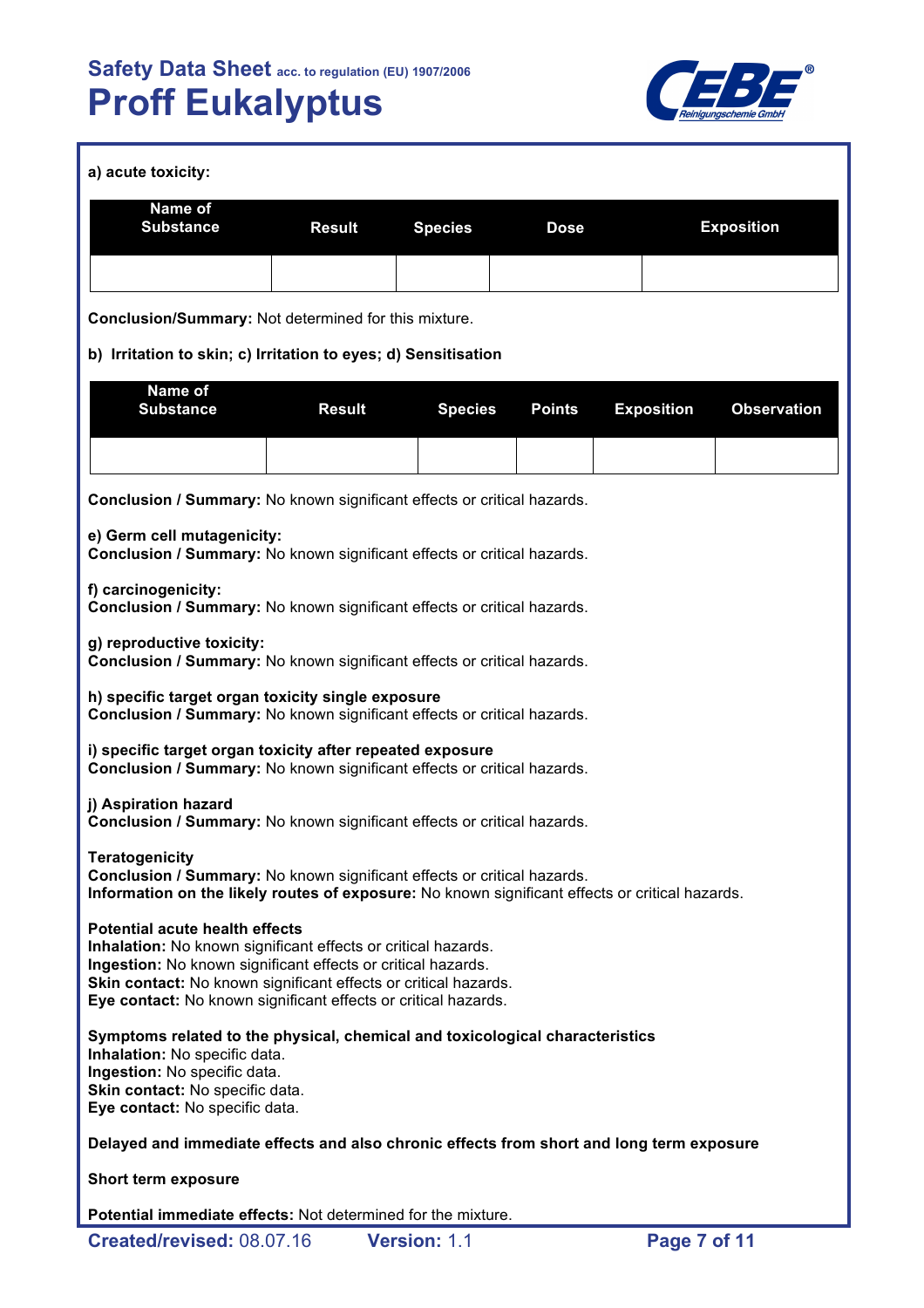

**Potential delayed effects:** Not determined for the mixture.

**Long-term exposure**

**Potential immediate effects:** Not determined for the mixture. **Potential delayed effects:** Not determined for the mixture.

**Potential chronic health effects**

**Conclusion / Summary:** Not determined for the mixture.

**General:** No known significant effects or critical hazards. **Carcinogenicity:** No known significant effects or critical hazards. **Mutagenicity:** No known significant effects or critical hazards. **Teratogenicity:** No known significant effects or critical hazards. **Developmental effects:** No known significant effects or crit ical hazards.

**Fertility effects:** No known significant effects or critical hazards.

**Other information:** Not determined for the preparation.

# **12. Ecological information**

#### **12.1 Toxicity**

| Name of<br>substance | <b>Result</b> | <b>Species</b> | <b>Exposition</b> |
|----------------------|---------------|----------------|-------------------|
|                      |               |                |                   |

**Conclusion/Summary:** Not determined for this mixture.

#### **12.2 Persistence and degradability**

**Conclusion/Summary:** Not determined for this mixture.

#### **12.3 Bioaccumulative potential**

**Conclusion/Summary:** Not determined for this mixture.

#### **12.4 Mobility in soil**

**Partition coefficient ground/water (K<sub>OC</sub>):** Not determined for this mixture. **Mobility:** Not determined for this mixture.

**12.5 Results of PBT and vPvB assessment PBT:** not applicable **vPvB:** not applicable

**12.6 Other adverse effects**

No special effects or hazards known.

# **13. Disposal considerations**

The information in this section contains generic advice and guidance. The list of Identified Uses in Section 1 should be consulted for any exposure scenario or when exposure scenarios on the available applicationspecific information.

**Created/revised:** 08.07.16 **Version:** 1.1 **Page 8 of 11**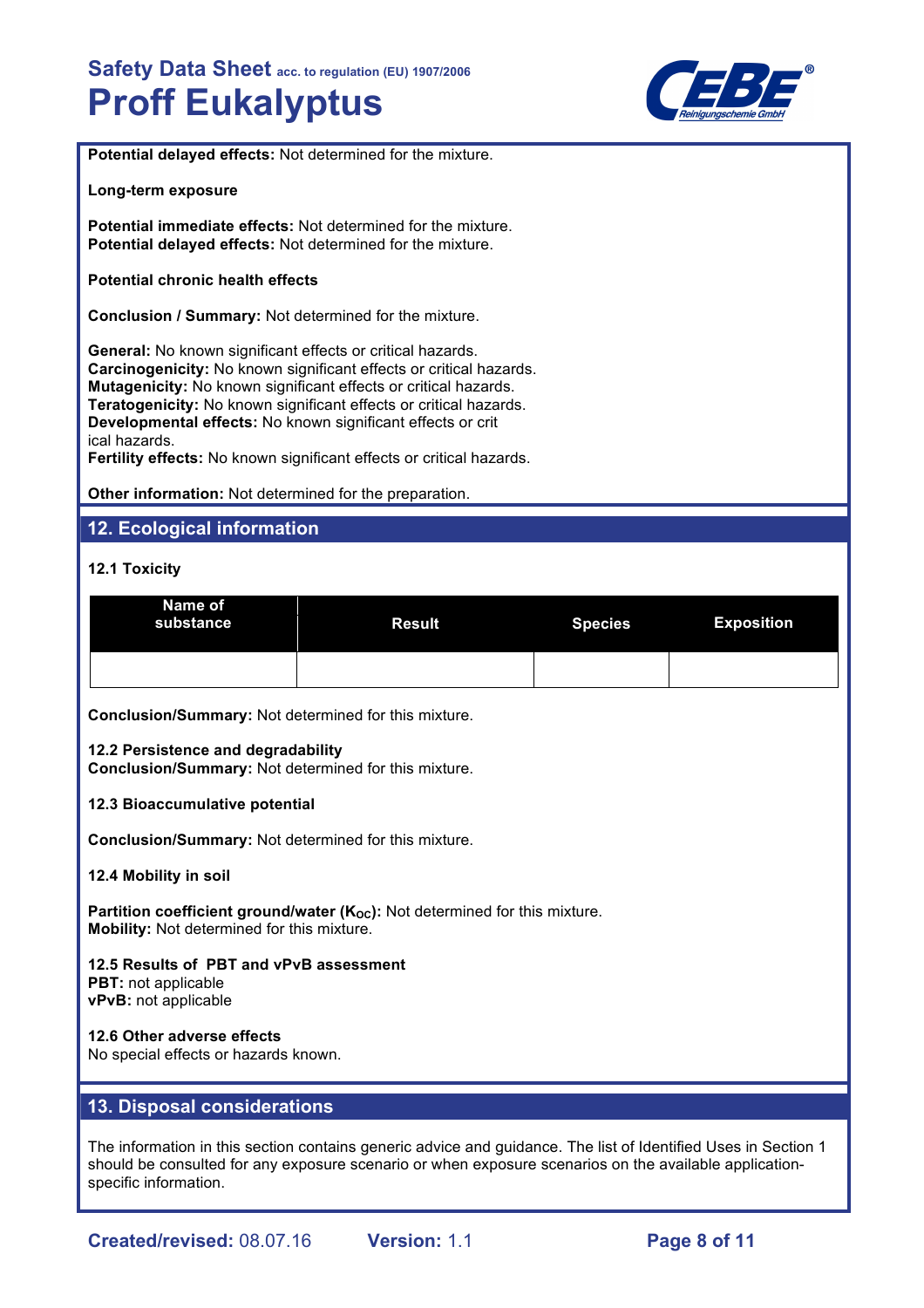

Waste disposal according to EC Directives on waste and hazardous waste. Waste codes should be assigned by the user, preferably in collaboration with the waste disposal authorities.

#### **13.1 Waste treatment methods**

## **Product**

**Methods of disposal:** The generation of waste should be avoided or minimized wherever possible. Empty containers or liners may retain some product residues. Material and its container must be disposed of in a safe way. Significant quantities of waste product residue should not be disposed of via the foul sewer but processed in a suitable effluent treatment plant. Dispose of surplus and non-recyclable products via a licensed waste disposal contractor. Disposal of this product, solutions and any by-products should at all times comply with the environmental protection requirements and waste disposal legislation and the requirements of local authorities. Avoid the proliferation and dispersal of spilled material and contact with soil, waterways, drains and sewers.

**Hazardous waste:** According to the information available to the supplier at the time of creation/editing of this safety data sheet this product is not regulated as hazardious waste in the sense of EU regulation 2008/98/EC.

## **Packaging**

**Methods of disposal:** The generation of waste should be avoided or minimized wherever possible. Waste packaging should be recycled.

**Special precautions:** This material and its container must be disposed of in a safe way. Empty containers or liners may retain some product residues. Avoid the proliferation and dispersal of spilled material and contact with soil, waterways, drains and sewers.

|                  | <b>ADR/RID</b>               | <b>ADR/ADNR</b>          | <b>IMDG</b>    | <b>IATA</b>              |
|------------------|------------------------------|--------------------------|----------------|--------------------------|
| 14.1 UN Number   | Not regulated.               | Not regulated.           | Not regulated. | Not regulated.           |
| 14.2 UN proper   | $\qquad \qquad \blacksquare$ | $\overline{\phantom{0}}$ | -              | $\overline{\phantom{0}}$ |
| shipping name    |                              |                          |                |                          |
| 14.3 Transport   | $\overline{\phantom{0}}$     | ۰                        | -              | -                        |
| hazard class(es) |                              |                          |                |                          |
| 14.4 Packing     | -                            |                          |                | -                        |
| group            |                              |                          |                |                          |
| 14.5             | No.                          | No.                      | No.            | No.                      |
| Environmental    |                              |                          |                |                          |
| hazards          |                              |                          |                |                          |
| 14.6 Special     | None.                        | None.                    | None.          | None.                    |
| precautions for  |                              |                          |                |                          |
| iuser            |                              |                          |                |                          |

# **14. Transport information**

**14.7 Transport in bulk according to Annex II of MARPOL 73/78 and the IBC Code** Not applicable.

**Multiplier according to ADR / RID 1.1.6.3:** Not applicable.

**Tunnel restriction code:** Not applicable.

# **15. Regulatory information**

**15.1 Safety, health, and environmental regulations/legislation specific for the substance/mixture**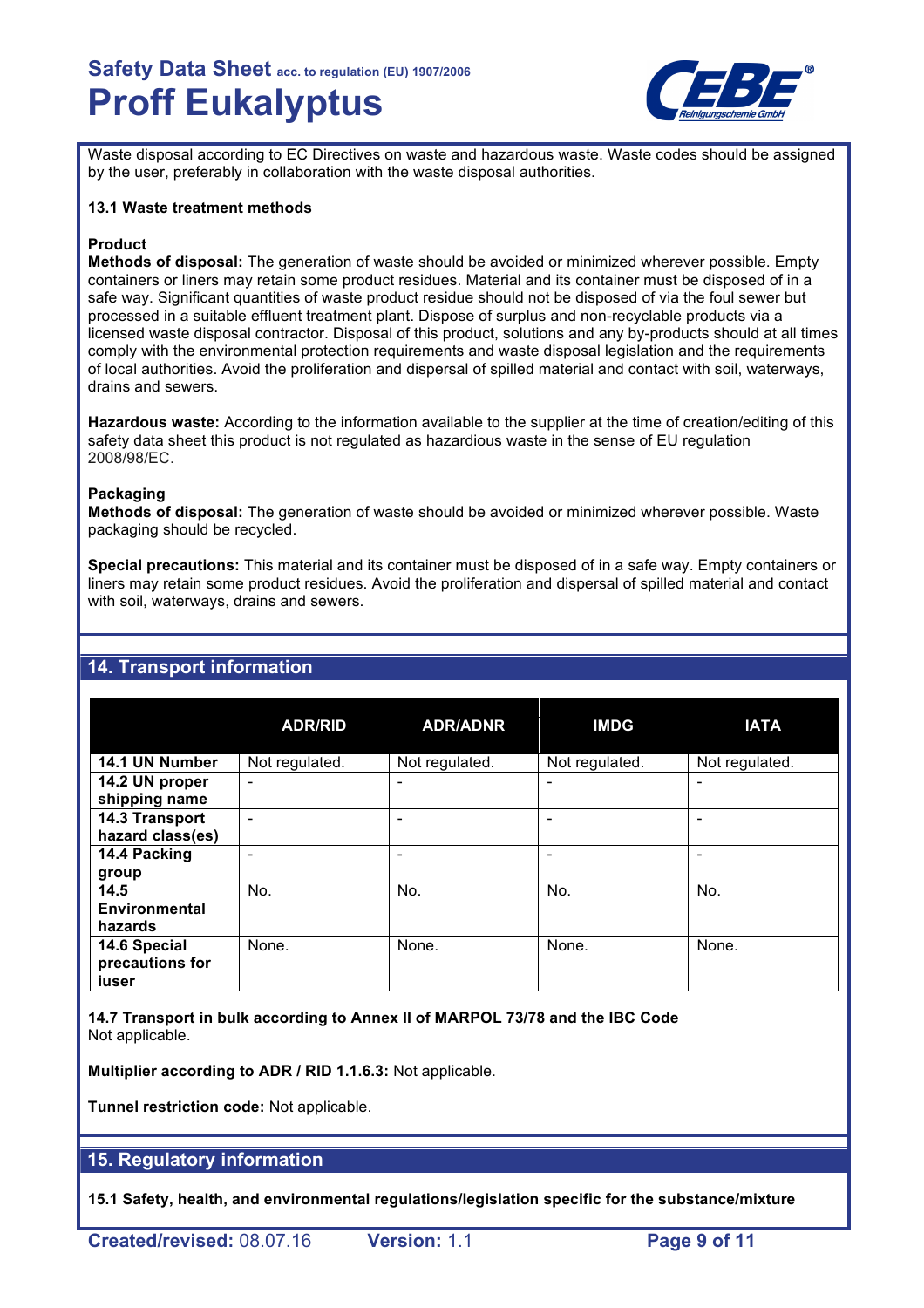

# **EC-Regulation Nr. 1907/2006 (REACh)**

**Appendix XIV - Index of substances that require permission Substances causing special concern:** None of the ingredients is listed.

**Appendix XVII – Restriction of the production, the distribution, and the use of specific hazardous substances, mixtures, ans products:** Not applicable.

**Other EU-Regulations Contents according to 648/2004 EC:** Enzymes, perfume (lillial, benzyl alcohol).

#### **15.2 Chemical safety assessment**

This product contains substances that still require substance assessments.

# **16. Other information**

 $\triangleright$  Marks the information that was changed since the last version.

#### **Abbreviations and acronyms:**

ADN/ADNR = European agreement for the international transport of hazardous materials on inland waterways ADR = European agreement for the international transport of hazardous materials on roads ATE = Estimation acute toxicity BCF = Bio concentration factor CLP = Regulation concerning the classification, labeling, and packaging Verordnung über die Einstufung, Kennzeichnung und Verpackung [Regulation (EC) No. 1272/2008] CAS = Chemical Abstracts Services Number DNEL = Derived Non-Effect Level DPD = Mixture regulation [1999/45/EG] EC = Europaean Commission EG = EG-Nummer EUH-Satz = CLP-specific hazard phrase IATA = International Aviation Transport Association IBC = Intermediate Bulk Container IMDG = International Maritime Dangerous Goods Code LogPow = Logarithm base-10 of the n-octanol:water pertition coefficient MARPOL 73/78 = International agreement from 1973 for the prevention of marine pollution caused by ships in the version of the protocol from 1978. ("Marpol" = marine pollution) MAK = maximum workplace concentration PBT = Persistent, bioacuumulating, and toxic PNEC = Predicted No-Effect Concentration REACH = Regultion concerning the Registration, Evauation, Approval and Restriction of Chemical Substances [Regulation (EC) No. 1907/2006] RID = Regulation for the transport of hazardous goods by railway REACH  $H = REACH$  Registration number vPvB = very persistent and very bioaccumulating **Full text of abbreviated H statements:** None. **Full text of classifications [CLP / GHS]**

None.

**Manufacturer of protective gloves:**